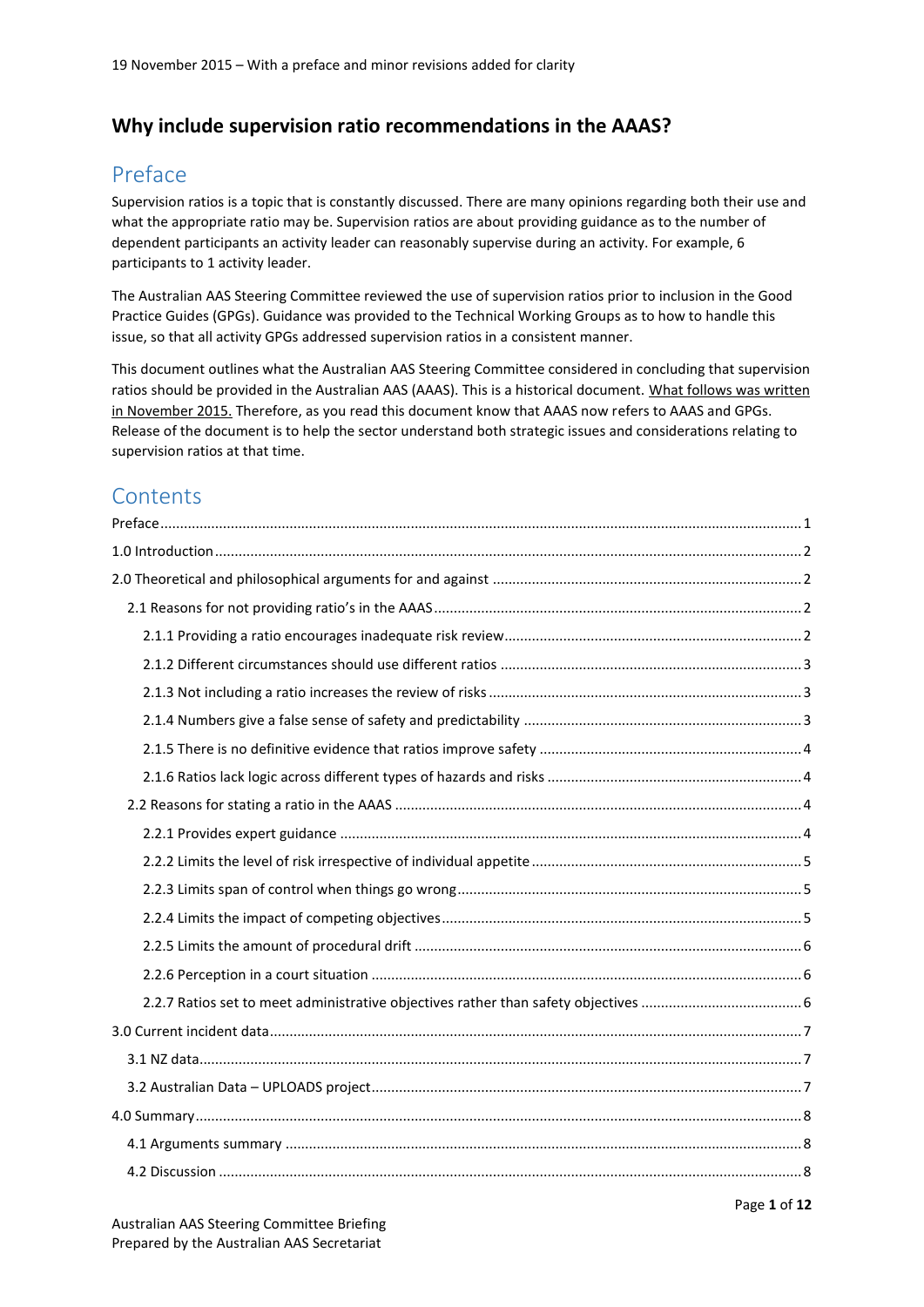## <span id="page-1-0"></span>1.0 Introduction

Many of the existing Adventure Activity Standards (AAS) in Australia provided guidance on the participant to leader ratio. The NSW AAS currently does not but is intending to move in that direction. The NZ legislated system that has only just been implemented does not provide ratios. However, during inspections and certification operators receive expert guidance on the subject particular to their context<sup>1</sup>.

Should ratios be included in the Australian AAS (AAAS) is a question worthy of review and analysis.

This briefing provides some of the theoretical and philosophical reasoning for and against inclusion. In addition, it reviews information on the current incident data and examines if that provides guidance on whether inclusion is warranted. It should be noted that the current AAS provide ratios as a guide and only provide a maximum limit along with considerations for why that maximum might be reduced in certain circumstances. Operators are instructed to review their particular context and risks and adjust the ratio accordingly.

## <span id="page-1-1"></span>2.0 Theoretical and philosophical arguments for and against

For each argument provided there are also counter arguments or limitations within that argument that are identified. This is to attempt to provide an in depth analysis of the arguments rather than just stating the argument.

## <span id="page-1-2"></span>2.1 Reasons for not providing ratio's in the AAAS

Reasons supporting not having a participant to leader ratio include but not limited to:

## <span id="page-1-3"></span>2.1.1 Providing a ratio encourages inadequate risk review

A recommended or set ratio encourages 'cookie cutter' programs that do not think through all the risks before deciding on a particular ratio. Rather than reviewing the specific participant and other factors the default ratio is used and this is the ratio set within the AAAS.

However, this implicitly assumes that providers always travel the path of least resistance and do not think about the unique circumstances that are faced by default. It takes the view that providers cannot be trusted to check to ensure the number used is actually suitable for their own situation. This is more a safety culture issue rather than a ratio issue.

The AAAS discuss that while the ratio is provided other factors need to be considered to determine if it should be varied. If providers are unwilling to follow this recommendation with a provided ratio, then it is unlikely that the situation would change if they needed to derive their own ratio. They would select a ratio, possibly after a significant amount of effort to decide upon it and then stick with it because of the effort involved. This may thereby defeat the stated purpose of encouraging adequate risk review dependent on the changing circumstances. It is important that continual review of their ratios is conducted on an ongoing basis for circumstances and appropriateness. Providing or not providing the base ratio used is unlikely to change the likelihood of this continuous review of risk and an appropriate safety culture.

<sup>&</sup>lt;sup>1</sup> Outdoors Safety Workshop presentation by Garth Gully. 31 Aug 2015. Melbourne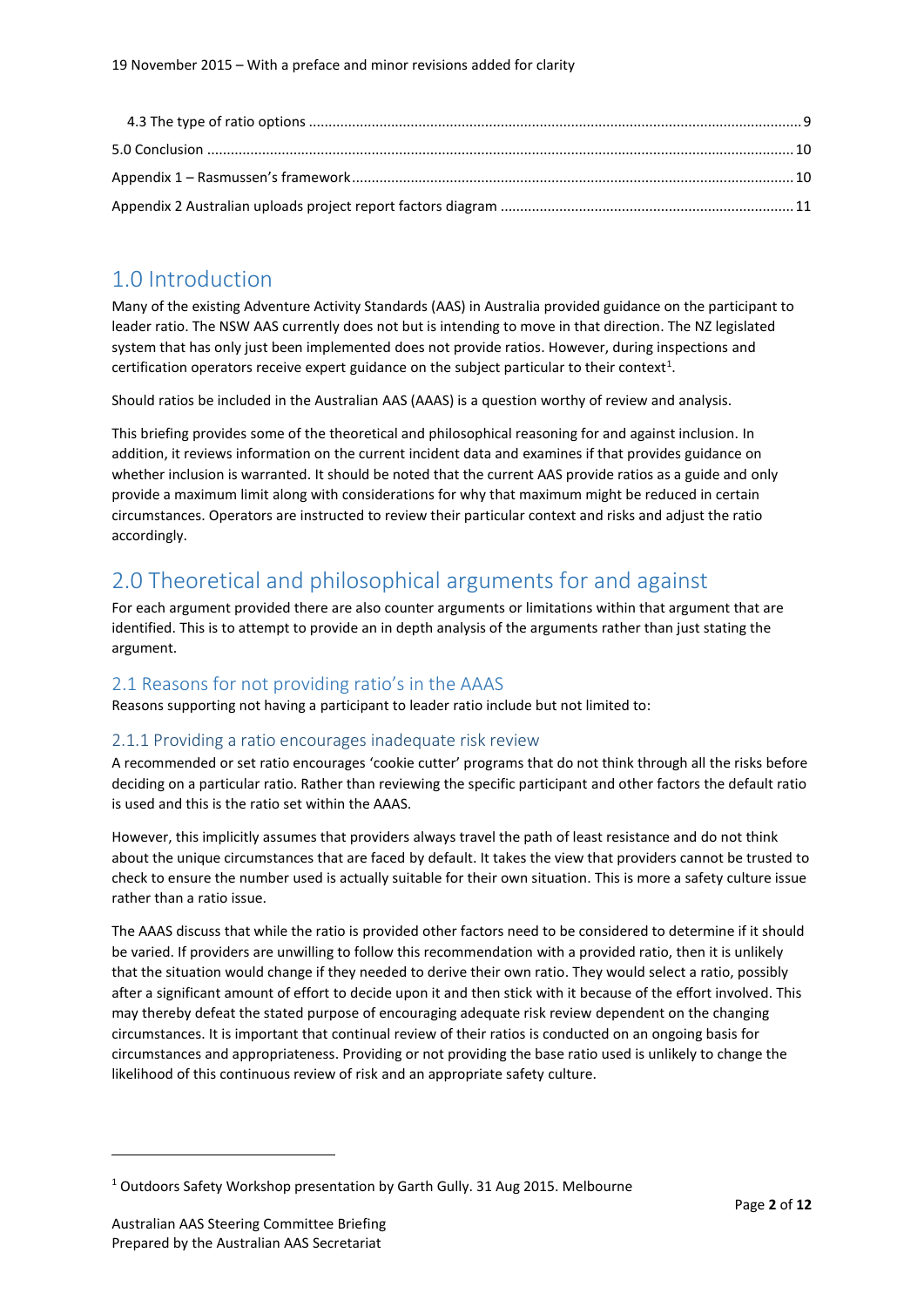### <span id="page-2-0"></span>2.1.2 Different circumstances should use different ratios

Each provider should be thinking about and assessing their own program risk and deciding on an appropriate ratio based on that assessment. By offering a ratio this can signal to providers what they can get away with and therefore encourages them to use an inappropriate ratio despite a risk review indicating otherwise.

Again, this argument assumes that providers will either not carry out or ignore risk assessments indicating a specific ratio and just use the generic ratio. This is contrary to the AAAS which advises review of the ratios for individual circumstances. It places emphasis on the undemonstrated quality that by not providing a number this will somehow make providers do things that they would not otherwise do. If they fail to follow the AAAS guidance to continually review the ratios, then it is difficult to see how not providing a ratio will motivate them in developing their own (which is an additional step) and then continually review it.

#### <span id="page-2-1"></span>2.1.3 Not including a ratio increases the review of risks

This assumes that because no guidance is provided on ratios it increases the likelihood of providers thinking about risk management and assessing the most suitable ratio for the situation. If they wish to know what other operators are doing, they will research this and try to understand the risks involved and why these operators are using a certain ratio. It encourages research, asking questions and reviewing their personal risks.

Most providers do not have significant resources to devote solely to developing risk management policy and procedures. There is a significant time and cost burden in having to do this work and it may not be sustainable or possible for most operators to do so. This also creates a significant amount of duplication. If every operator did a full investigation this would utilise significant resources to duplicate and determine ratios.

The end result is likely to be a common practice ratio, not a risk assessment based ratio. In addition, this would create a system where the highest common denominator would likely flourish. The temptation would be to select a ratio that provides the best cost benefit rather than the best safety benefit. Industry "standard" might slowly increase as research and discussions continually over time provide pressure to use a higher ratio (also see 2.2.5 procedural drift).

#### <span id="page-2-2"></span>2.1.4 Numbers give a false sense of safety and predictability

Quantifying a ratio makes us feel better as we have a number to measure. It is easy to measure and tick the box leading to a false sense that we have done all there is to ensure safety.

Research shows that any incident has a range of causal factors and not one cause (see section 3.0 below). In many cases supervision is a factor leading to the incorrect assumption that if supervision is adequate this can negate the other causal factors. In an effort to improve supervision, focus is then placed on ratios but the other causal factors are not addressed. In essence a range of factors is condensed into one number when it should not be.

The unfortunate consequence of this reasoning taken to the extreme is that there should never be a select number as it gives false hope of safety. Even after a careful risk analysis it should not come up with a number for this particular instance least it causes complacency. It means we cannot decide on the size of the group or the ratio in any situation creating either paralysis or open slather. Avoiding providing a ratio is not the solution to overcoming complacency.

What is required is ongoing monitoring and building a safety culture that overcomes this false sense of security once a number is selected. The ratio is only a small part in the overall safety systems put into place. To argue that it should not be provided in the AAAS because it would encourage complacency, seems to put too much in store on ratios. It would reinforce the view that it is the most important safety element. So important that only a ratio specifically designed by the provider will be able to ensure the safe running of the activity, while potentially minimising the other broader safety systems. By default, it signals to providers that they need to spend a significant amount of time on deciding ratios when in fact there is a range of requirements that also need attention.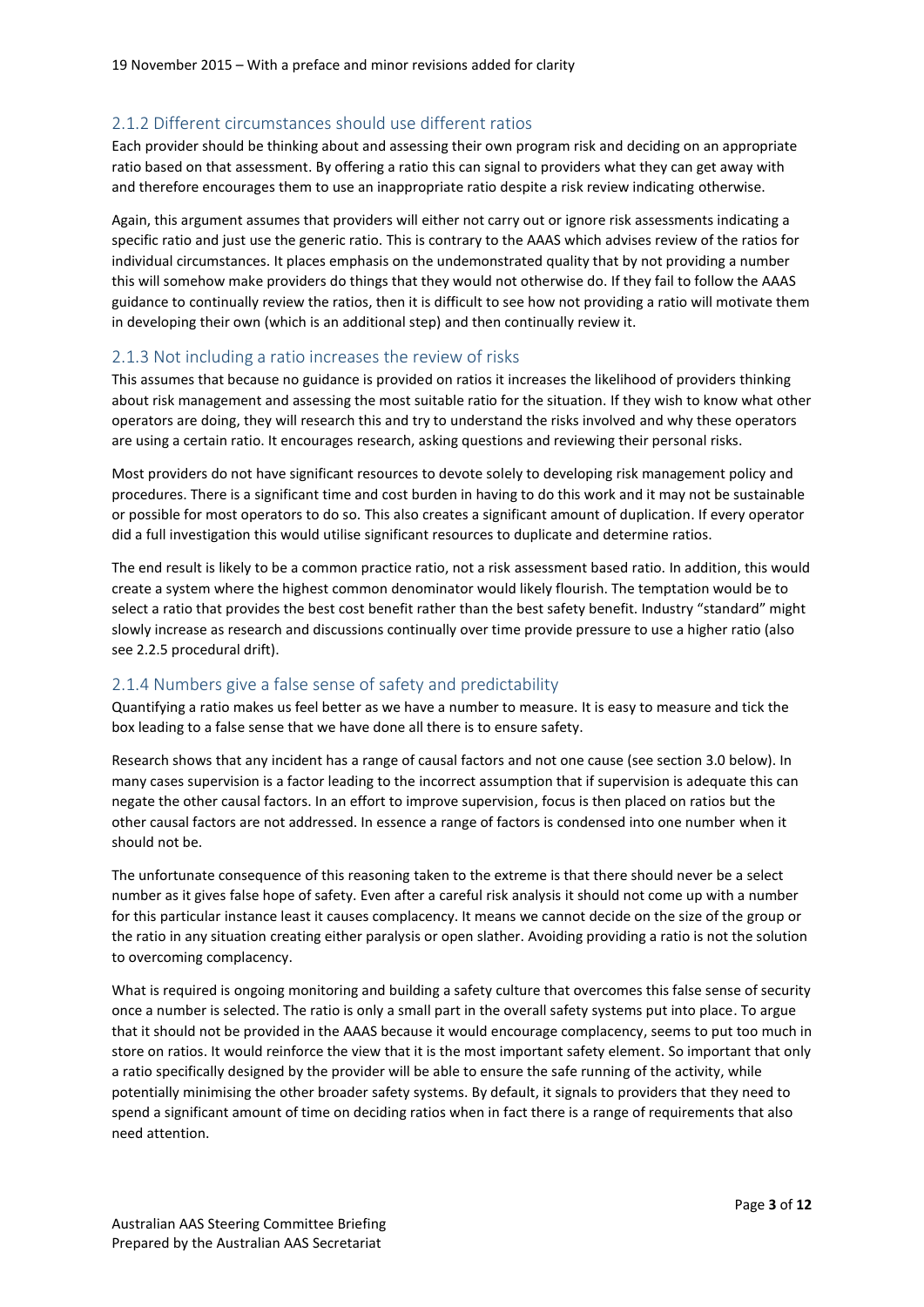The lack of a ratio could in a perverse way increase the sense of safety once it was arrived at and in the process diverted significant attention and resources from other equally important aspects of safety.

#### <span id="page-3-0"></span>2.1.5 There is no definitive evidence that ratios improve safety

Current evidence indicates that all incidents occur due to a multitude of factors (see section 3.0). There is no evidence that specifically indicates that having a specific ratio is safer.

The difficulty with this argument is that lack of evidence does not demonstrate that it is correct. The current situation is that most States using ratios and therefore the incident data is primarily based on ratios being in place. Therefore, we do not understand what removal of ratios will do within the system. By removing ratios we may inadvertently change the system to such an extent that we do begin to see the actual evidence that ratios where an important safety factor. The actual evidence that ratios are effective is possibly hidden. The best means to examine this is to compare evidence from Australia with other counties without a ratio (e.g. Canada, NZ).

The use of ratios has come out of the need to address concerns around what can many might label as "supervision" issues. The use of ratios does help limit the number of participants needing to be supervised. The fact that there is a lack of evidence that ratios affect safety might be an indicator that the existing ratios is actually working and are currently set at the right level.

#### <span id="page-3-1"></span>2.1.6 Ratios lack logic across different types of hazards and risks

Currently when you compare ratios across different activities with different risks there appears to be no logic to explain them when compared. For example, in the Victoria AAS:

- White-water up to grade 3 kayaking/canoeing ratio 1:6
- Overnight bushwalking with minors ratio 1:6

It seems illogical that a dynamic, fast moving and inherently more hazardous environment like white-water has the same supervision ratio as a less dynamic and potentially less time critical decision making environment as bushwalking or camping in the bush.

However, this is not actually an argument not to have ratios. It is simply identifying an issue currently occurring with ratios across activities. This should be reviewed and addressed. If it is not possible to address, then this might then provide an argument towards not including them. Until that occurs it is premature to announce this is actually a reason for the abandonment of ratios.

Investigation of the incident data would help identify any particular ratio issues for specific activities. This could help determine the logic and appropriateness of particular ratios for particular activities.

#### <span id="page-3-2"></span>2.2 Reasons for stating a ratio in the AAAS

Reasons supporting inclusion of a participant to leader ratio include but not limited to:

#### <span id="page-3-3"></span>2.2.1 Provides expert guidance

The technical working groups have the experience, knowledge and expertise to provide advice to operators on the considerations for ratios and what they see as the maximum number of participants to leader ratio. There are very limited external organisations that can provide that type of assistance to providers currently. By including a maximum ratio this provides the best available advice to everyone.

Because of the nature of the activities there is a broad range of contexts by which the Standards need to cover. Therefore the standards can only provide general recommendations and the argument begins to fall down. This reduces the actual level of expert guidance that can be given. It is easy to provide specific advice regarding things like equipment specifications but when it comes to human and environmental elements it becomes impossible due the variability of the factors involved.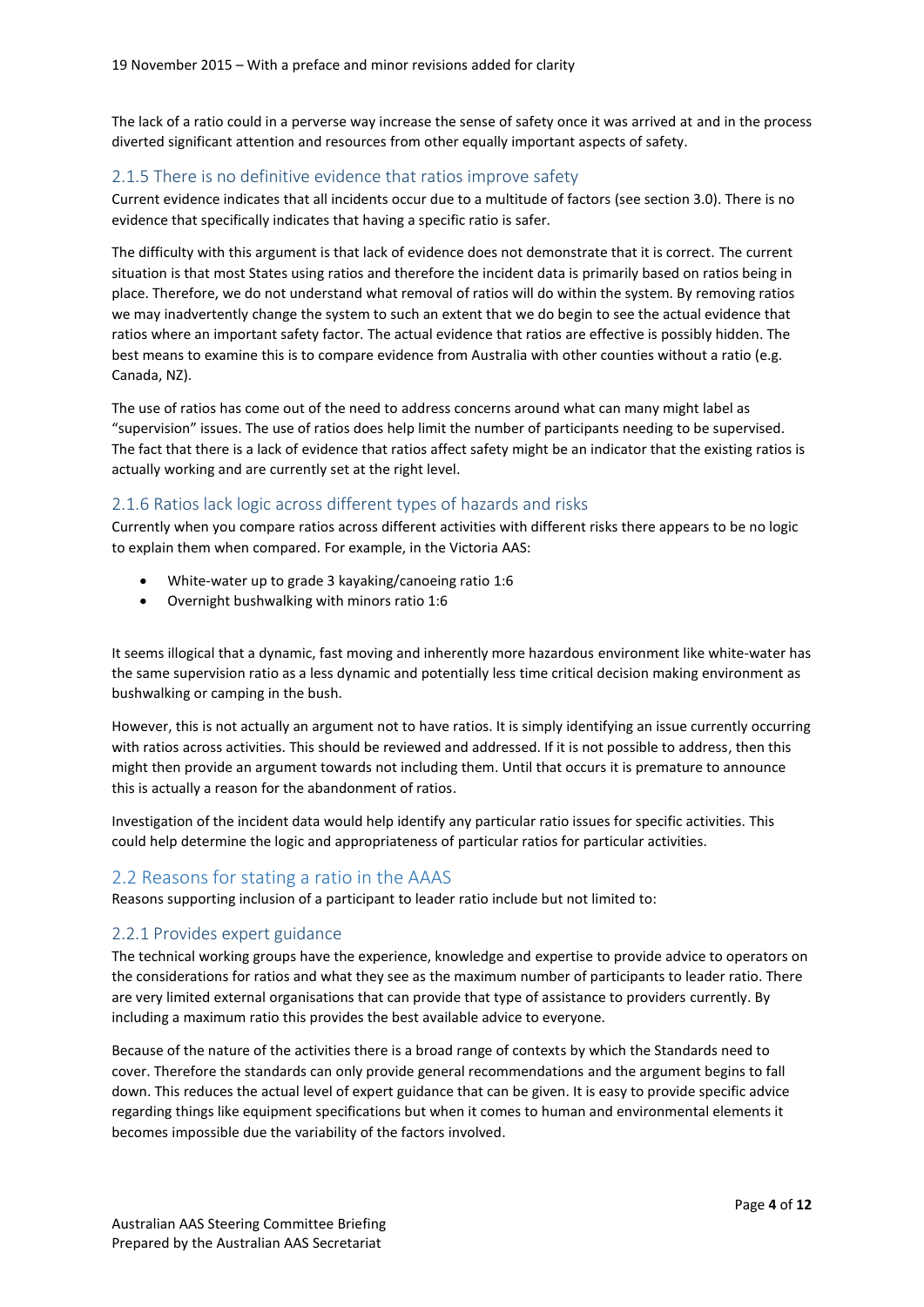### <span id="page-4-0"></span>2.2.2 Limits the level of risk irrespective of individual appetite

Adventure activities depend on the social licence of the community to operate. The community provide this licence because they view the risks as being well managed and the industry has a good safety record. By using ratios it provides a limit or level playing field for all providers. It acts like a speed limit and ensures those with less risk appetite are not disadvantaged in comparison to those will a lot of risk appetite. This is needed for the overall good of the industry. Those willing to sustain a larger risk would not only be impacting their own operation in the event of an incident, but could damage the whole industries reputation including instigating the withdrawal of its social licence to operate.

This rests on the premise that incidents can only happen to those who take larger risks. This is not only a fallacy but also unhelpful as it undermines the message of what is an effective safety culture. It encourages operators to simply follow the rules and this will automatically lead to safe outcomes. Adventure activities are complex systems that are always changing and a safety limit is not the only requirement to maintain safety.

#### <span id="page-4-1"></span>2.2.3 Limits span of control when things go wrong

Providing a ratio helps ensure a limit to the span of control for leaders if things do go wrong i.e. when an incident occurs it ensures sufficient staffing to deal with incident and to cover ongoing group management. It ensures staffing is calculated on the minimum leadership needs in a possible worst case scenario, rather than the leadership needs in a best case scenario of no incident.

Spans of control issues is well understood in other contexts such as emergency services. The Australasian Inter-Service Incident Management System (AIIMS) utilises the principle that the span of control used reflects "the scale or complexity of the incident." AIIMS suggests "up to five reporting groups or individuals is considered desirable, as this maintains a supervisor's ability to effectively task, monitor and evaluate performance" although …"ratios ranging from 1:3 to 1:7 may be adopted" depending on "the scale or complexity"<sup>2</sup>. (Note: This is not provided to advocate as the ratio required. It is only an example from a different context where they are responding to dangerous situations on a day to day basis. From experience emergency managers know that when the span of control is too large this can lead to further complications or incidents.)

The reason for this type of ratio this is that it becomes difficult to lead, manage and track increasing numbers of people in fast changing environments. The lesson from this is when an incident does occur, the leader(s) need to be able to not only respond to the incident but also adequately supervise and manage the safety of those not directly affected. This might be achieved by using ratios to limit the overall span of control through a maximum number of participants to leaders.

This also create an artificial trade-off between safety and income & staffing costs (see 2.2.4 below) irrespective of the context which may vary.

### <span id="page-4-2"></span>2.2.4 Limits the impact of competing objectives

Ratios help overcome/limit dilemmas faced by providers through competing objectives within the system. For example the ratio will affect both income possible via the number of participants it can take and the costs involved via the number of staff needed to run the activity. This creates competing objectives of safely staffing program, keeping staff costs down and maximising income.

By providing the industry with a recommended ratio it helps resolve these interrelated dilemmas by guiding providers as to what is industry standard. This avoids the potential to place the financial objective before the safety objective and also reduce procedural drift (see 2.2.5 below).

This assumes that providers will in most cases resolve competing objectives in favour of objectives other than safety. In other words they are either unable or unwilling to balance objectives successfully which may or may

<sup>&</sup>lt;sup>2</sup> AIIMs 4<sup>th</sup> Edition 2013: Australasian Inter-service Incident Management System. Australasian Fire and Emergency Services Authorities Council. Page 14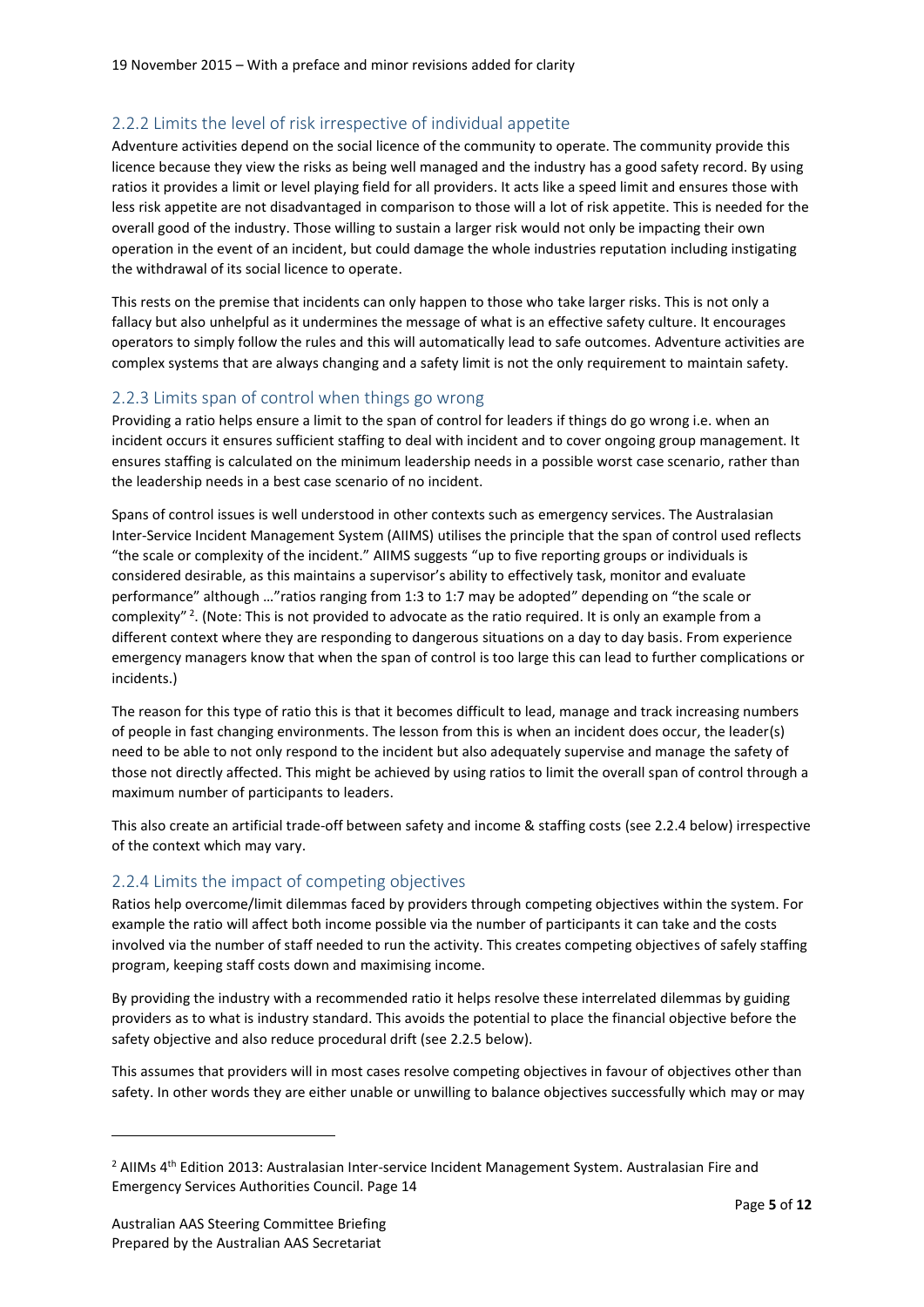not be true. A further issue with this argument is it also cannot account for all variations and objectives in the particular context it is used in.

### <span id="page-5-0"></span>2.2.5 Limits the amount of procedural drift

Recommend ratios places a ceiling on possible procedural drift. Procedural drift is where small changes are made over time with the end result meaning the procedure moves significantly from what was intended at the outset.

For example, all went well with taking 12 participants, so another participant is added to meet some other objective like increased income. All continues to go well and so a similar decision is repeated at a later stage to then make it 14 participants. Based on the previous positive outcomes the ratio begins to drift significantly. However, the positive outcomes may have only occurred through good luck, rather than good risk management.

This argument assumes pressure and conflict between safety and other objectives will in most cases end in moving away from safety in favour of other objectives. They are either unable or unwilling to balance objectives successfully. This is a significant and broad assumption which may or may not be true.

#### <span id="page-5-1"></span>2.2.6 Perception in a court situation

The use of supervision ratios is a well-established risk management practice (e.g. currently in existing AAS). In the event of a court or coroner's case, it is likely that independent experts will be called to discuss the level and competence of the leadership and supervision. It may place the Standards usefulness as the industries guide to safety into doubt, if there were no ratios when other industry experts provide evidence that may indicate that there should have been ratios. The avoidance of the inclusion of a well-established practice may then be seen as 'negligent' on the part of the creators of the standard and damaging the reputation of the usefulness of the Standards.

This presents a theoretical argument as to what may occur. Legal advice and review of past court or coroner's cases has not been undertaken to establish if this would be the case. While a possibility, this is at the present time unsubstantiated.

#### <span id="page-5-2"></span>2.2.7 Ratios set to meet administrative objectives rather than safety objectives

The AAAS are developed by industry and activity experts. A key function of the ratios is for safety. If ratios are to be set, the developers of standards are the people best placed to determine those ratios. In the event that ratios are not included, this may mean other interested parties such as land managers may need to address this void for administrative reasons.

This may see administrative ratios being set which bear no relation to an appropriate safety ratio e.g. income maximisation or environmental sustainability is the basis of the ratio. In addition, the administrator setting the ratio may not have the required expertise, experience and judgement to set a relevant safety ratio even if it attempts to do so. Irrespective of the framing of an administrative ratio, it is likely to then become the default ratio for the activity. This creates a situation where an administrative ratio then sets a de facto safety ratio, where the reverse should occur.

By inclusion of ratios in the AAAS this can be set by activity experts and the focus can be on safety. Other interested parties can then modify this for administrative or other purposes where necessary - but having a definite benchmark available for safety.

This argument assumes that administrators do not have access to the relevant expertise which may not be the case. In addition, the assumption is the possibility that administrative ratios are likely to be worse for safety when this may also not be the case. In some cases, the administrative ratio may even provide better safety than the AAAS ratio e.g. reduced participant numbers in difficult terrain in South West Tasmania improves safety as small groups can move quicker.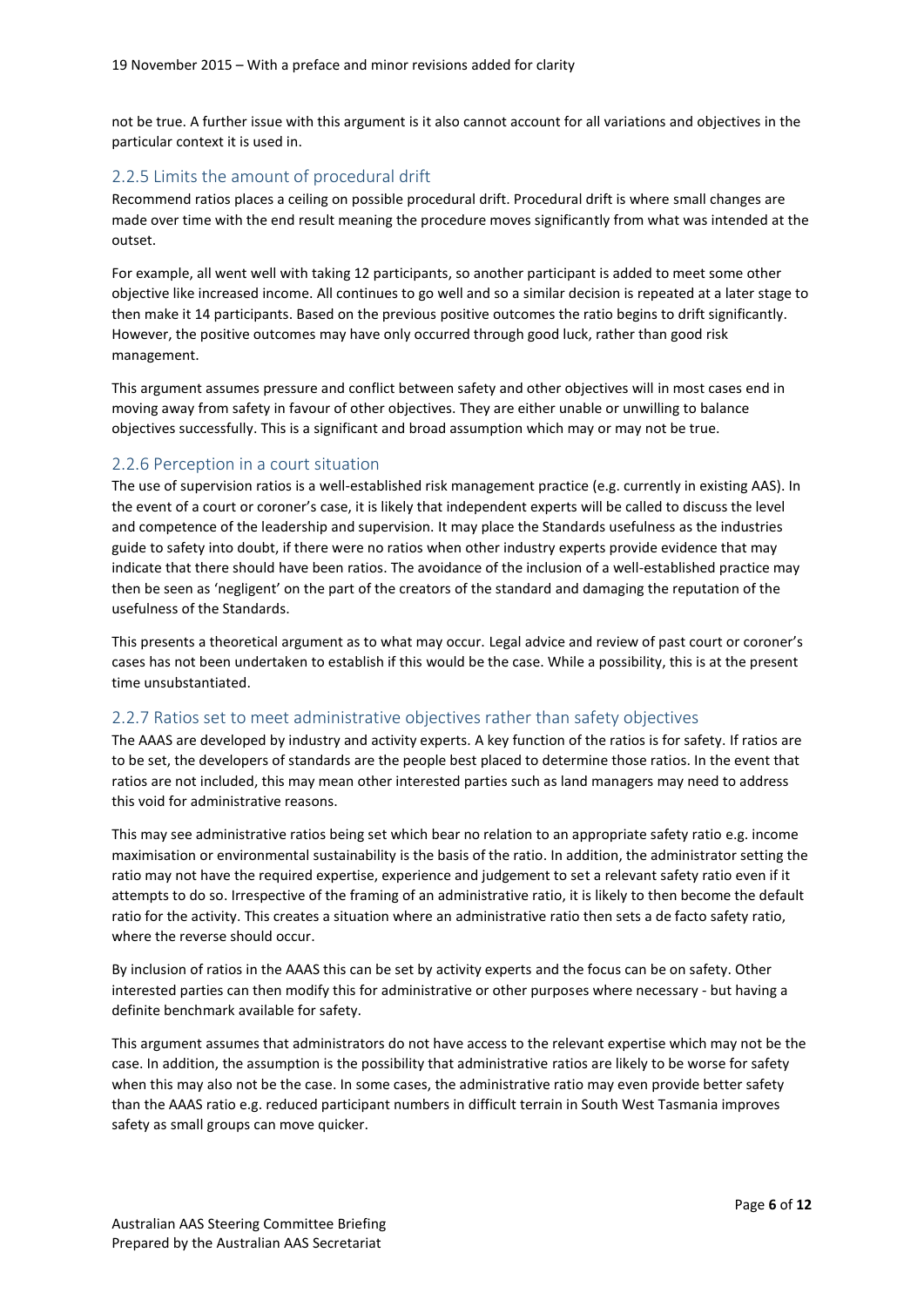# <span id="page-6-0"></span>3.0 Current incident data

The following discussion refers to risk management levels based on Rasmussen's risk management framework. Refer appendix 1 for details.

## <span id="page-6-1"></span>3.1 NZ data

The review of NZ accident data over 5 years (2007-2011) identified a theme around *high participant to staff*  ratio at the technical and operational level<sup>3</sup> (also see appendix 1). This found that a high ratio was a causal factor in 2.56% of all incidents which represented 26 incidents.<sup>4</sup> This was the second highest causal factor behind *poor planning of activity* 58 incidents (5.72%) and level with *poor planning for participant abilities special needs* 26 incidents (2.56%). The review did not indicate if this was a factor in any of the 6 fatalities within the data.

The NZ data therefore indicates that ratios are a contributing factor to incidents.

The NZ report does not provide details of the regulatory framework in place at the time and if there were ratio guidance being provided (e.g. via a standard) for the activities within the data set. While the resultant *high participant to staff ratio* factor occurs at the lower end of the framework, this could actually be a symptom or result of the lack of ratio guidance at the regulatory level.

### <span id="page-6-2"></span>3.2 Australian Data – UPLOADS project

The UPLOADS project is the only available database that is currently able to be consulted regarding recent outdoor incidents. The project is able to provide a special report on group size and ratio's, both on an overall and activity level basis. This would be possible in their next round of reporting which is scheduled for completion in Feb 2016.

The current available incident data was examined for causal factors that might be affected by group size. There was one specific factor of group size. One other factor was identified as possibly being affected by changing the group size and this was *activity leader: supervision & leadership of activity.* The larger the group, the more challenging the supervision & leadership requirements.

 $1<sup>st</sup>$  June – 30<sup>th</sup> Nov 2014 data<sup>5</sup> indicated of 219 injury causing incidents:

- 3 (1.4%) had an activity group size: group size factor involved
- 16 (3.1%) had a activity leader: supervision & leadership of activity factor involved
- Totalling 19 (5.9%) factors of a total of 322 factors

For the same period of 60 near miss incidents:

- 1 (1.6%) had an activity group size: group size factor involved
- 8 (13.1%) had a activity leader: supervision & leadership of activity factor involved
- Totalling 9 (8.8%) factors of a total of 102 factors

The injury causing accident data factors map (ACCIMAP) is provided in appendix 2.

<sup>&</sup>lt;sup>3</sup> Injury causation in the great outdoors: A systems analysis of led outdoor activity injury incidents. Paul M. Salmon, Natassia Goode, Michael G. Lenné, Caroline F. Finch, Erin Cassell. Accident Analysis and Prevention 63 (2014) 111– 120

<sup>4</sup> table 8 page 117

<sup>5</sup> Report national-incident-dataset-report-30th-november-2014-final downloaded from http://uploadsproject.org/findings-from-thenational-incident-dataset/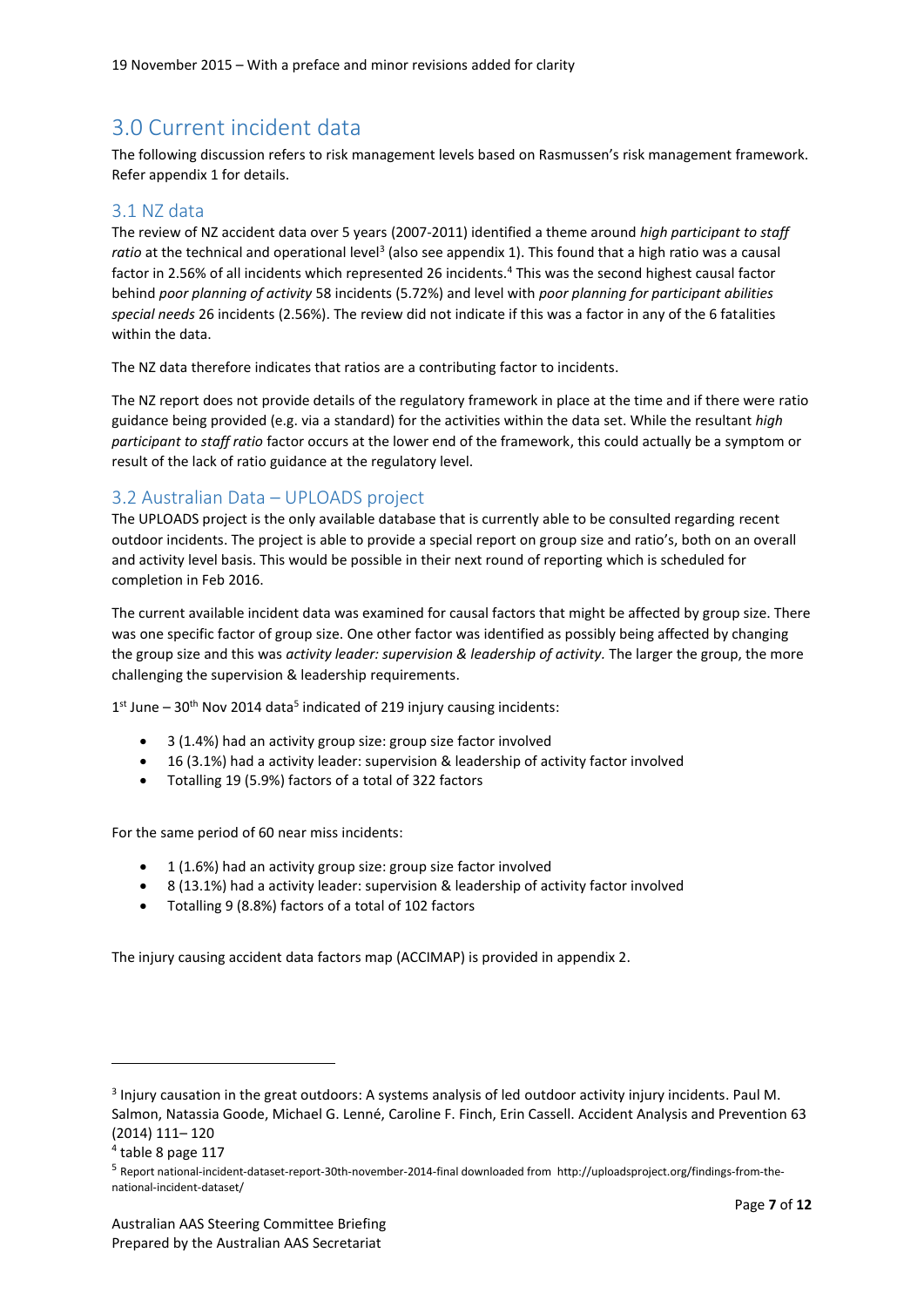It should be recognised that the above data is only preliminary and not necessarily fully representative of the impact on group size and ratios. However, they do provide an indication that around 1.5% of incidents have a causal factor related to ratios and this may be larger if other factors are proven to also be related.

As noted in 2.1.5 above, although there is no evidence that ratios improve safety, this might be because the existing ratios at the regulatory level is impacting on incidents to such an extent they rarely show up.

## <span id="page-7-0"></span>4.0 Summary

## <span id="page-7-1"></span>4.1 Arguments summary

The following table summarises the arguments for and against.

|              | <b>Arguments against ratios</b>           | <b>Issues with argument</b>                            |
|--------------|-------------------------------------------|--------------------------------------------------------|
| 1            | Encourages inadequate risk review         | Assumes inadequate ongoing reviews is function of      |
|              |                                           | using a ratio when more driven by the safety culture   |
| $\mathbf{2}$ | Ratios need to alter depending on context | This is already addressed in instructions for use of   |
|              |                                           | ratios                                                 |
| 3            | Increases review of risks                 | Matter of safety culture, creates duplication of       |
|              |                                           | effort within industry and possible use of highest     |
|              |                                           | common denominator rather than best safety ratio       |
| 4            | Numbers provide false sense of safety &   | This is an issue of safety culture not use of numbers. |
|              | predictability                            | Could counterintuitively increase the sense of         |
|              |                                           | importance placed on the ratio to the detriment of     |
|              |                                           | other causal factors                                   |
| 5            | No evidence ratios improve safety         | NZ data indicates ratio is a factor. Aust. data is     |
|              |                                           | influenced by existing ratios so unknown what          |
|              |                                           | would occur if removed. Lack of Aust. data may         |
|              |                                           | indicate ratios do work                                |
| 6            | Lack logic when compared across hazards & | Argument indicates ratios across activities need       |
|              | risks                                     | review, not that we need to remove ratios              |

|    | <b>Arguments for ratios</b>                   | <b>Issues with argument</b>                          |
|----|-----------------------------------------------|------------------------------------------------------|
| 7  | Provides expert guidance                      | Impossible to provide in an AAAS due to varying      |
|    |                                               | contexts                                             |
| 8  | Places limit on level of risk irrespective on | Encourages idea that incidents only happen in larger |
|    | individual willingness for additional risk    | groups                                               |
| 9  | Limits span of control issues when things go  | Decides on safety vs income & staff costs trade-off  |
|    | wrong                                         | irrespective of context                              |
| 10 | Limits impact of competing objectives         | Assumes operators cannot adequately balance risk     |
|    |                                               | vs other objectives. Cannot adequately account for   |
|    |                                               | varying contexts                                     |
| 11 | Limits possible procedural drift              | Assumes operators cannot adequately balance risk     |
|    |                                               | vs other objectives                                  |
| 12 | Perception of court or coroner                | Requires more research to substantiate               |
| 13 | Avoids administrative objective replacing     | Assumes administrators do not consider safety as an  |
|    | safety objective                              | objective and/or have expertise to make decision on  |
|    |                                               | safety issues                                        |

### <span id="page-7-2"></span>4.2 Discussion

There is incident data from NZ and Australia to suspect that participant to leader ratios is a causal factor in incidents. The fact that Australia has used ratios for a number of years might have reduce the frequency of this being a factor and hide the actual impact this has had. Part of the reason behind thinking the data is affected, is that the AAS is high up in Rasmussen's taxonomy (see appendix 1) in the regulatory level. This has flow on affects to the lower items e.g. level of supervision, level of instruction & ability for one to one communication.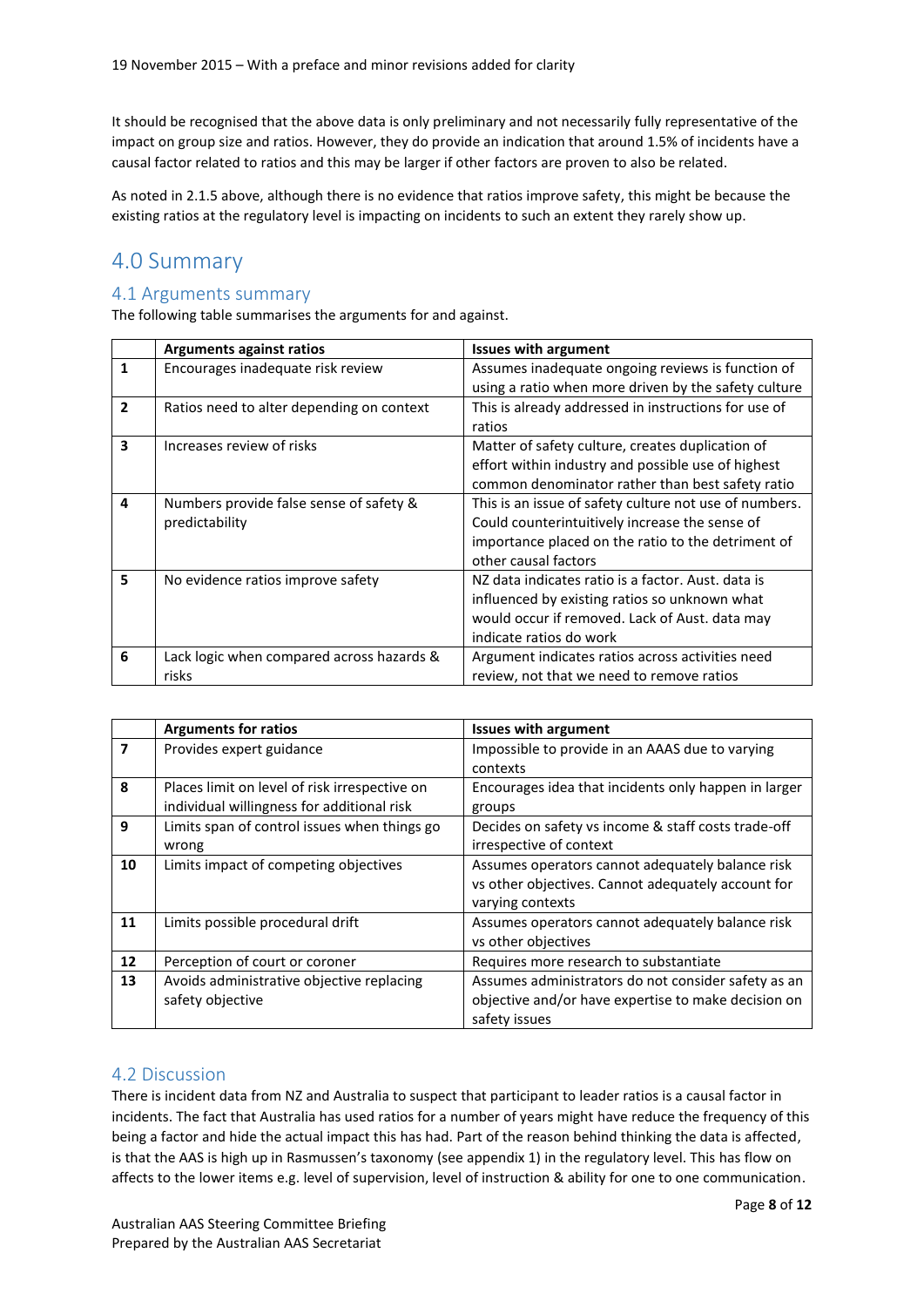It will be interesting to get deeper understanding of the issue when the UPLOADS team examine the Australia data set in more detail.

A number of the reasons against inclusion (# 1, 3 & 4) can be grouped according to the main issue with these arguments. This being it is more about the safety culture of the AAAS user rather than what is in the actual AAAS. Reason # 2 is currently addressed in existing AAS via directions to amend the ratio depending on the context and places this responsibility on AAAS users as it should do. Current evidence (section 3.0) seems to contradict reason #5, while reason #6 demonstrates a potential issue with ratios but not that they are inherently wrong.

There appears to be no strong reason to support not including ratios.

With the reasons for including ratios, reasons #7, #12 & #13 complement each other. They all demonstrate reasonable arguments for inclusion of ratios within the context of the broader communities' expectations and the legal and administrative systems i.e. the higher level systems in Rasmussen's framework. Reasons # 8, 9, 10 & 11 all focus on limiting the potential for incidents to occur and if they do occur limiting the consequences. They use an argument for setting a boundary to help provide guidance and a level playing field within the industry. The kindest view would be it ensures those that have lessor skills, knowledge or experience do not take on too much risk. The darker view is that it might ensure more unscrupulous operators – who place financial considerations above any competing safety objectives - do not damage the social licence currently enjoyed by the industry.

The reasons for including a ratio therefore appear far more convincing.

Having 'no' participant to leader ratios provided – even if a process for deriving suitable ratios were supplied – does not have sufficiently convincing arguments to support it.

In complex systems there is never going to be one factor that will make the final difference between an incident occurring or it being averted. Therefore, ratios need to be seen in that context and used as one tool among many tools to assist in the safe delivery of adventure activities. They should not be seen as the most important but there is the potential for ratios to have flow on affects throughout the system.

### <span id="page-8-0"></span>4.3 The type of ratio options

The above material indicates that there is two possible options with relation to the type of ratio to include in the AAS:

- 1. 'Hard' ratios use of fixed ratios and no deviation from the standard provided for
- 2. 'Soft' ratios which are recommended ratios that should be amended based on consideration of the individual circumstances, context and a risk assessment

The current AAAS utilise the 'soft' ratio option. The move to a hard ratio would therefore be a significant shift in approach.

Reasons used for having 'no' ratio (reasons #1, #2, #3 & #4) would also provide the main arguments for preferring a 'soft' ratio rather than a 'hard' ratio. In essence using a 'hard' ratio is likely to remove any critical inquiry regarding the particular context and risks involved. It could lead to inappropriate restriction on activities and/or insufficient leadership being available, by forcing a ratio to be used when other factors mitigate the need or indicate a lower ratio is needed for that particular context.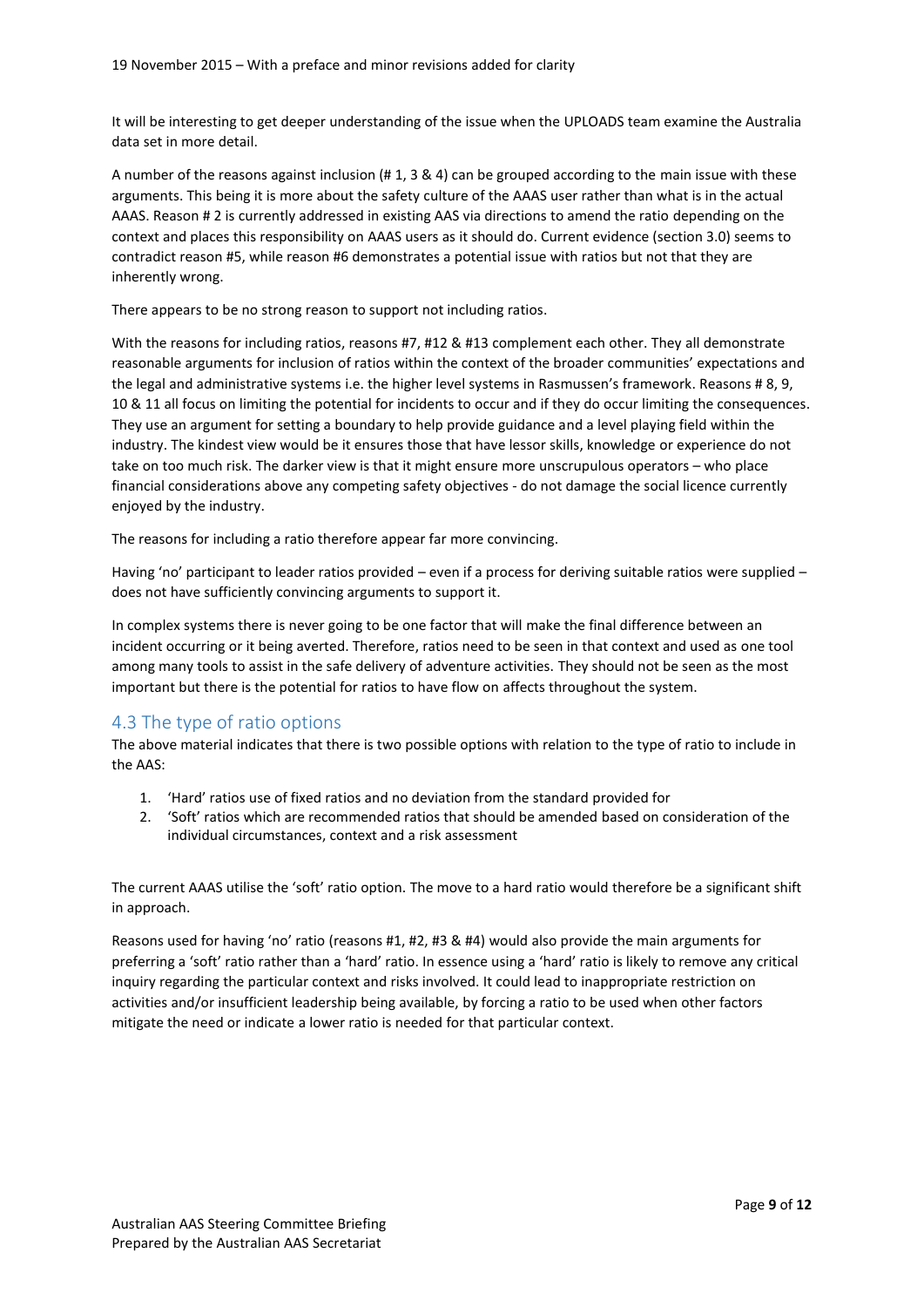19 November 2015 – With a preface and minor revisions added for clarity

## <span id="page-9-0"></span>5.0 Conclusion

#### **5.1 Inclusion of participant to leader ratio's in AAAS**

Inclusion of participant to leader ratios in the AAAS is warranted given that:

- the participant to leader ratio is a factor in incident causation based on the NZ data
- the increased number of participants to leaders increases the complexity of the system and therefore has safety implications
- the logic for limiting the span of control (i.e. number of people to manage) that leaders will have if an incident does occur, is a sound risk management practice
- currently there is limited ability to provide independent and tailored advice to providers on a suitable ratio for their individual circumstances and contexts
- there exists a need to provide some guidance to some sectors of the community and industry
- it helps resolve difficult trade-off decisions (e.g. cost of staff vs appropriate staffing levels) for providers in borderline situations
- ratios maybe applied externally either by administrators and/or following court/coroner proceedings
- ratios are a well-established risk management practice already in use in AAS and other safety critical areas
- the need to protect the industries social licence to operate requires all operators to have adequate safety guidance in relation to ratios
- most reasons for not including a ratio speak to safety culture issues rather than the inclusion of a ratio per se.

#### **5.2 The type of participant to leader ratio to use**

The use of a 'soft' participant to leader ratio provides the best balance and outcome given that:

- it does not close down the critical inquiry needed to think about the risks for the particular context it is being used in
- it avoids the unintended consequences of using a 'hard' ratio
- it avoids the unintended consequences of using 'no' ratio
- it encourages use of a process to decide on a ratio while still providing guidance.

#### **5.3 Review of existing AAS participant to leader ratios**

The review and further development of AAAS should examine and take into account the ratios across the varying activities to ensure that ratios are substantiated "logically" and are based on the best available data.

Additional research should be conducted into the impact of ratios to inform the ongoing development of the AAAS by:

- requesting the Uploads project team to produce a special report on participant to leader ratios
- checking with the authors of the NZ report to attempt to clarify the regulatory environment i.e. was there recommended ratios in place during the period the incidents occurred

## <span id="page-9-1"></span>Appendix 1 – Rasmussen's framework

"Rasmussen's framework … system levels are described:

- a Government level at which laws and regulations are developed;
- a Regulatory level at which industry standards are developed based on laws and regulations;
- a Company level where company policies and procedures based on industry standards govern work processes;
- a Management level where company policies and procedures are implemented;
- a Staff level representing the activities and characteristics of workers performing the processes; and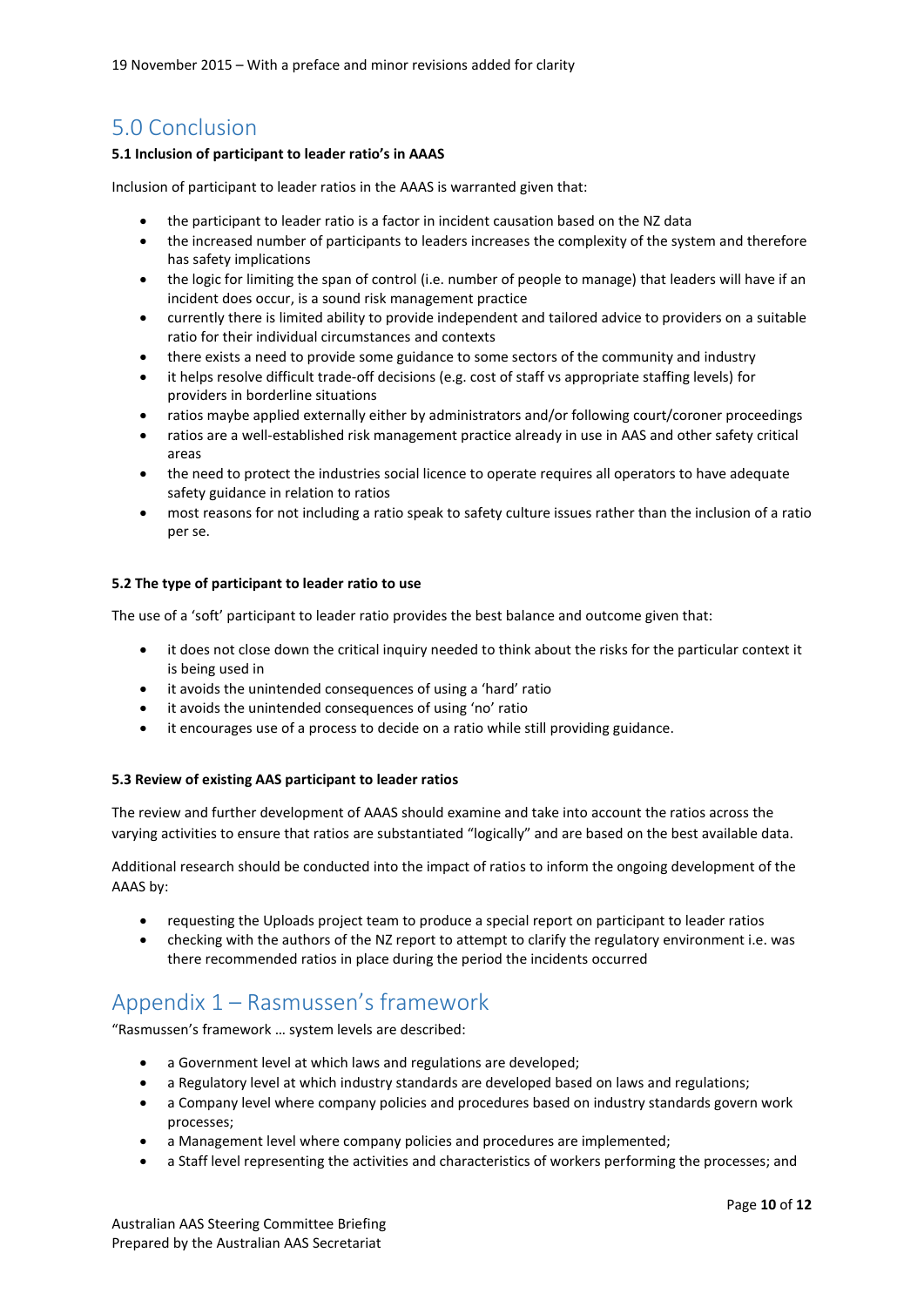$\bullet$  a Work level representing the equipment and environment within the work context."<sup>6</sup>

The technical and operational levels in the list includes the management, staff and work levels.

The regulatory level also includes risk management activities completed by regulatory bodies, associations, schools<sup>7</sup> which in this instance would also include standards.

# <span id="page-10-0"></span>Appendix 2 Australian uploads project report factors diagram

The following page shows Figure  $10^8$  from the June to November 2014 Uploads Project report showing "Factors and relationships identified which contributed to injury-causing incidents (n=219). Factors identified in more than one report are shaded in grey, and relationships identified in more than one report are bolded"

Diagram on next page.

<sup>6</sup> http://uploadsproject.org/rasmussens-1997-risk-management-framework/ accessed 21/09/15

<sup>&</sup>lt;sup>7</sup> Injury causation in the great outdoors: A systems analysis of led outdoor activity injury incidents. Paul M.

Salmon, Natassia Goode, Michael G. Lenné, Caroline F. Finch, Erin Cassell. Accident Analysis and Prevention 63 (2014) p.113

 $8$  See note 10 - page 36